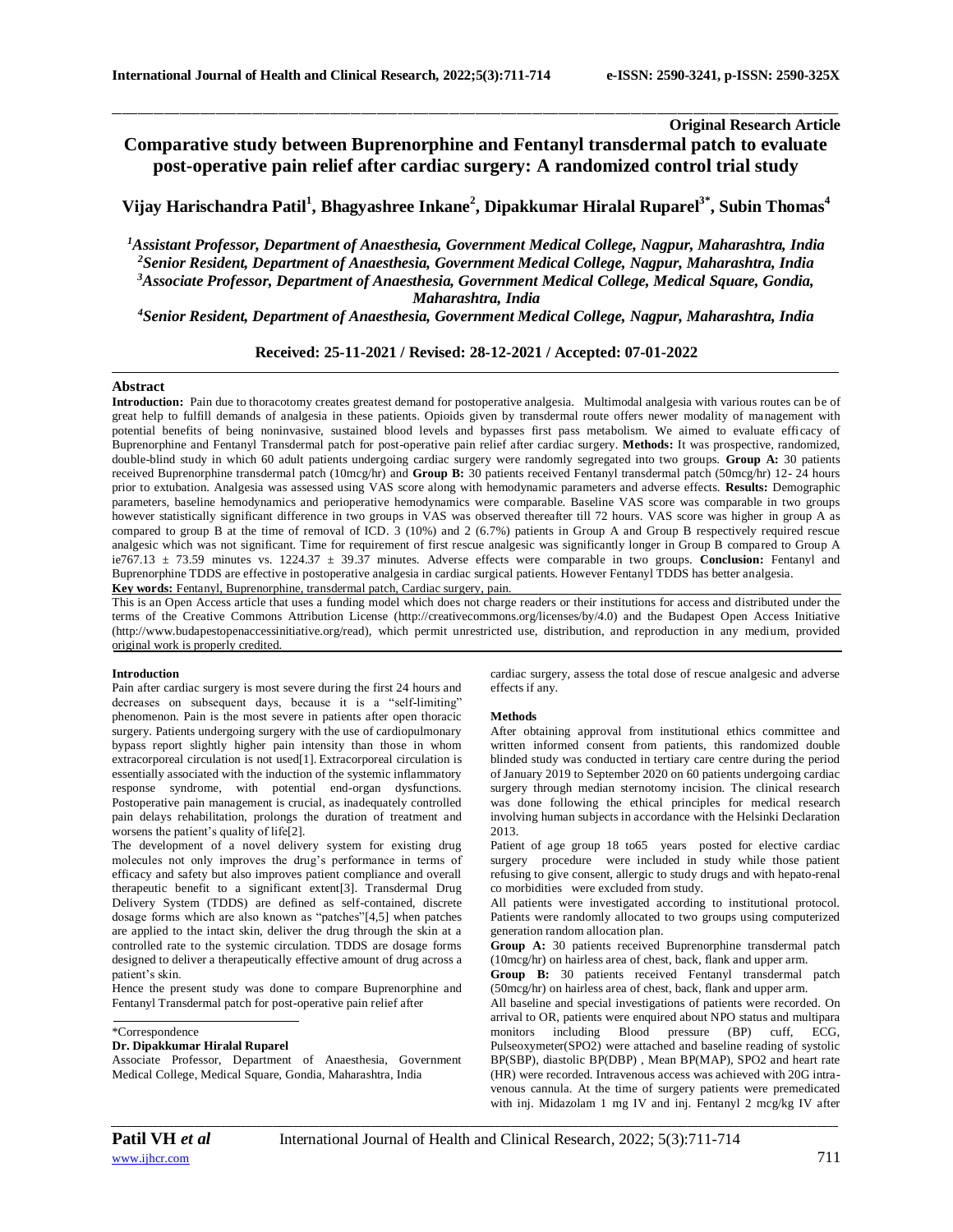which arterial line was established. Patients were induced with inj. Propofol 2 mg/kg IV and intubated using inj. Vecuronium 0.1 mg/kg IV after which pulmonary artery catheter was introduced. Anaesthesia was maintained with oxygen, inhalational agents and muscle relaxants to be maintained with Vecuronium, Midazolam, and Fentanyl through infusion. Patients were neither reversed nor extubated and shifted to ICU for elective ventilation support. Patients were extubated after extubation criteria was fulfilled and was usually done after 24 hours of surgery. Transdermal patch was applied to patients 12 to 24 hours prior to extubation. Analgesia was assessed using Visual Analog Scale(VAS) score as primary outcome and total number of rescue analgesia doses respectively for the next 3 days, at 8 hourly intervals. VAS was assessed at the time of ICD removal which was usually removed on day 3.

Hemodynamic parameters and any adverse effects were noted. If the VAS score was 5, then inj. Fentanyl (10 mcg IV) was used as a rescue analgesic.

#### **Results**

\_\_\_\_\_\_\_\_\_\_\_\_\_\_\_\_\_\_\_\_\_\_\_\_\_\_\_\_\_\_\_\_\_\_\_\_\_\_\_\_\_\_\_\_\_\_\_\_\_\_\_\_\_\_\_\_\_\_\_\_\_\_\_\_\_\_\_\_\_\_\_\_\_\_\_\_\_\_\_\_\_\_\_\_\_\_\_\_\_\_\_\_\_\_\_\_\_\_\_\_\_\_\_\_\_\_\_\_\_\_\_\_\_\_\_\_\_\_\_\_\_\_\_\_\_\_\_\_\_\_\_\_\_\_\_\_\_\_\_\_ Primary outcome measured were pain scores at hourly interval in both groups, time for rescue analgesia, total dose of rescue analgesia and vas scores at the time of removal of ICD. Secondary measures were hemodynamic parameters and adverse effects including nausea, vomiting and respiratory depression.

#### **Statistical Analysis**

The sample size was calculated in order to be able to detect a reduction of 30% in VAS, with an alpha risk of 5% and a beta risk of 20%, giving a total of 30 participants required per group. All data collected was entered in Microsoft Excel worksheet, and graphs were formed using the same. The quantitative variables (MAP, HR, and Fentanyl consumption) were expressed in terms of mean and standard deviation. The categorical variables (proportions of patients experiencing side effects) were expressed in terms of frequency and percentages. Median and Interquartile range were calculated for nonparametric data All analyses were performed using STAT 11 statistical software (Stata Corp LP, College Station, Texas, USA).

The incidence of adverse effects including incidence of nausea, urinary retention and constipation were comparable in both groups. None of the patient in both group experienced skin irritation and

| <b>Parameters</b>       | <b>Group A</b>      | <b>Group B</b>    | P value |
|-------------------------|---------------------|-------------------|---------|
| Age (years)             | $49.67 \pm 13.84$   | $50.53 \pm 12.29$ | >0.05   |
| $Mean \pm SD$           |                     |                   |         |
| <b>Sex Male: Female</b> | 19(63.3%):11(36.7%) | 21(70%):9(30%)    | >0.05   |
| $N(\%)$                 |                     |                   |         |
| BMI(Kg/m <sup>2</sup> ) | $24.70 + 4.31$      | $25.09 + 4.50$    | >0.05   |
| $Mean \pm SD$           |                     |                   |         |
|                         |                     |                   |         |

**Table 1: Demographic characteristics of the patients**

| Table 2: Comparison of baseline hemodynamic parameters between groups |  |  |
|-----------------------------------------------------------------------|--|--|
|                                                                       |  |  |

| <b>Baseline Hemodynamic</b> | <b>Group A</b>    | <b>Group B</b>    | P value |
|-----------------------------|-------------------|-------------------|---------|
| parameters                  | $Mean \pm SD$     | $Mean \pm SD$     |         |
| $HR$ (per min)              | $81.20 \pm 5.79$  | $81.90 \pm 5.56$  | >0.05   |
| $SBP$ ( $mmHg$ )            | $136.13 \pm 5.35$ | $134.40 \pm 6.00$ | >0.05   |
| $DBP$ (mmHg)                | $80.47 \pm 8.67$  | $81.43 \pm 8.72$  | >0.05   |
| $PASP$ (mmHg)               | $18.27 \pm 1.41$  | $16.27 \pm 1.66$  | >0.05   |
| PADP (mmHg)                 | $8.17 \pm 1.37$   | $6.13 \pm 1.25$   | >0.05   |
| <b>RR/minute</b>            | $18.33 \pm 1.27$  | $16.33 \pm 1.30$  | >0.05   |

Where HR – heart rate; SBP – systolic blood pressure; DBP – diastolic blood pressure; PASP – pulmonary artery systolic pressure; PADP – pulmonary artery diastolic pressure; RR – respiratory rate.

The baseline characteristics of the patients are given in the [Table1 and Table2] and were comparable

| Table 3: Comparison of VAS score at various postoperative time intervals |                  |                  |         |
|--------------------------------------------------------------------------|------------------|------------------|---------|
| Time intervals (in                                                       | <b>VAS</b> score | <b>VAS</b> score | P value |
| hours) post-extubation                                                   | <b>Group A</b>   | <b>Group B</b>   |         |
|                                                                          | $Mean \pm SD$    | $Mean \pm SD$    |         |
| 0 hour                                                                   | $3.57 \pm 0.63$  | $3.43 \pm 1.19$  | >0.05   |
| (after extubation)                                                       |                  |                  |         |
| 8 Hours                                                                  | $4.60 \pm 0.67$  | $3.27 + 1.14$    | < 0.05  |
| 16 Hours                                                                 | $4.47 \pm 0.57$  | $3.10 + 1.09$    | < 0.05  |
| 24 Hours                                                                 | $4.40 \pm 0.62$  | $2.83 \pm 0.83$  | < 0.05  |
| 32 Hours                                                                 | $3.87 \pm 0.9$   | $2.67 \pm 0.99$  | < 0.05  |
| <b>40 Hours</b>                                                          | $3.67 \pm 0.8$   | $2.63 \pm 0.85$  | < 0.05  |

#### **Table 3: Comparison of VAS score at various postoperative time intervals**

**Where** VAS – visual analog scale

As seen from table 3 baseline VAS score was comparable in two groups however statistically significant difference in two groups was observed thereafter till 72 hours.

**48 Hours** 3.63 ±0.72 2.37± 0.72 **<0.05 56 Hours** 3.53± 0.63 1.57± 0.63 **<0.05 64 Hours** 3.47 ±0.57 1.53 ± 0.63 **<0.05 72 Hours** 3.40 ±0.56 1.47± 0.67 **<0.05**

| Table 4: Comparison of VAS score at the time of removal of ICD |                       |                       |                |
|----------------------------------------------------------------|-----------------------|-----------------------|----------------|
| VAS score at time                                              | Group A Mean $\pm$ SD | Group B Mean $\pm$ SD | <b>P</b> Value |
| of removal of ICD                                              | $2.47 + 0.68$         | $1.40+0.56$           | <0.05          |

VAS score was also higher in group A as compared to group B at the time of removal of ICD (Table 4).

Hemodynamic variables in both groups (SBP, DBP, HR PASP, and PADP), shows comparable values in both groups and no significant difference was observed.

*\_\_\_\_\_\_\_\_\_\_\_\_\_\_\_\_\_\_\_\_\_\_\_\_\_\_\_\_\_\_\_\_\_\_\_\_\_\_\_\_\_\_\_\_\_\_\_\_\_\_\_\_\_\_\_\_\_\_\_\_\_\_\_\_\_\_\_\_\_\_\_\_\_\_\_\_\_\_\_\_\_\_\_\_\_\_\_\_\_\_\_\_\_\_\_\_\_\_\_\_\_\_\_\_\_\_\_\_\_\_\_\_\_\_\_\_\_\_\_\_\_\_\_\_\_\_\_\_\_\_\_\_\_\_\_\_\_\_\_\_* [www.ijhcr.com](http://www.ijhcr.com/)  $\overline{712}$ 

respiratory depression.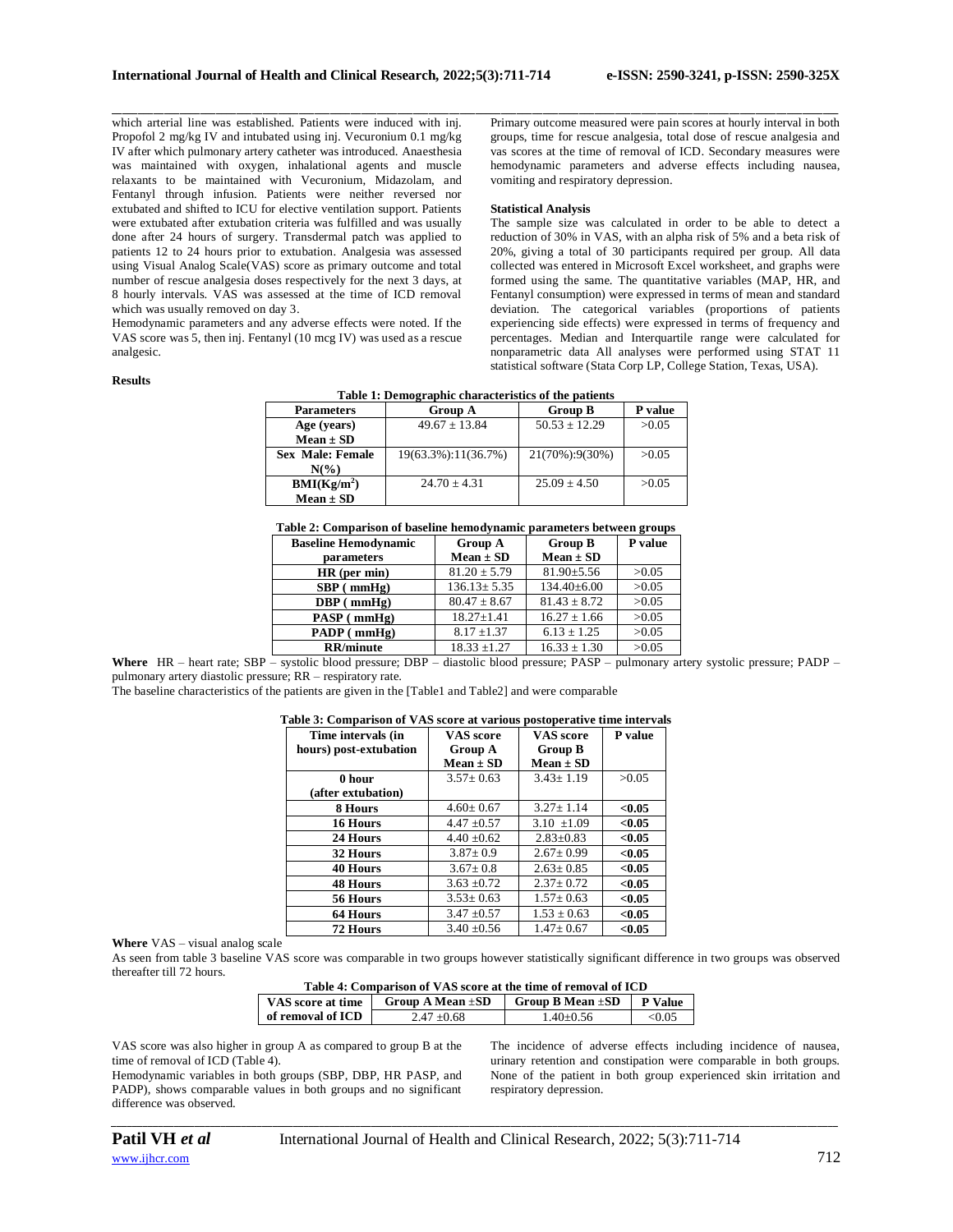3 (10%) and 2 (6.7%) patients out of 30 in Group A and Group B respectively required rescue analgesic. This difference in rescue analgesic requirement is not quiet statistically significant (p-value> 0.05).

# **Discussion**

Despite so much development in pain management, approximately 20 to 40% patients tend to suffer from moderate to severe surgical pain especially so after abdominal, thoracic, pelvic and orthopedic surgeries. This postsurgical pain can delay in ambulation, increases cardiopulmonary and thrombotic complications and can lead to chronic pain development[6,7].

Although multimodal analgesia is considered as best modality for postoperative pain , opioids still remains cornerstone in the management of moderate to severe acute postoperative pain[8].

Various routes of administration of analgesics are used by anesthesiologist with each one having its own advantages and adverse effects. Intravenous and oral routes commonly employed method in early postoperative pain, comes with its own adverse effects along with lack of sustained effects. Transdermal patches are becoming increasingly popular for management of acute postoperative pain in orthopedic surgeries and abdominal surgeries due to its high efficacy and longer duration of action[9,10,11].

TDDS provides convenient and safer alternative to oral and parental preparations by avoiding multiple dosing and skin punctures thereby improving patient's compliance too. It provides sustained and continuous plasma concentration of drug and avoids intermittent fall I plasma concentration of drug thereby providing stable plasma concentration of drug which reduces incidence of breakthrough pain and hence the requirement of rescue analgesics. it avoids sudden surge in plasma concentration of drug thereby avoiding side effects, although few side effects like gastrointestinal side effects remain same as those of oral preparations[12,13].

Fentanyl , a potent synthetic opioids analgesic with high lipid solubility and low molecular weight, is suitable for TDDS. It can provide 25 to 100mcg/hour of drug. It takes time to reach peak plasma level and may take up to 1.2 to 40 hours with analgesic effect lasting for 3 days.. Slower onset and large patient to patient variation along with attendant risk of respiratory depression caused many anesthesiologists to consider it as less suitable option for acute pain. Various adverse effects include nausea (36.0%), somnolence (30.2%), vomiting (25.6%), constipation (16.3%), pyrexia (12.8%) and insomnia (10.5%). and respiratory depression (4%)[14,15].

Buprenorphine, a semi synthetic opioids and partial mu receptor agonist, has high lipophilicity and low molecular weight which makes it suitable to use via transdermal route. Most of TDDS of Buprenorphine achieve therapeutic plasma concentration on third day with onset of action within 12 to 24 hours with duration of action lasting for 3 to 7 days[16,17,18].

Buprenorphine has less analgesic tolerance and dependency, has ceiling effect on respiratory depression, less incidence of cognitive dysfunction and other opioids related side effects, has safety profile in elderly and those with renal dysfunction with lack of imunosupression and hypothalamic-pituitary-adrenal pathway side effects[19,20].

The efficacy of both drugs have been studied individually for the management of acute and chronic pain but hardly there are any studies comparing the two opioids. In our study we compared analgesic efficacy of TDDS of both opioids for postoperative pain and requirement of rescue analgesia. The incidence of adverse effect was also studied with each drug. TDDS system for Fentanyl and Buprenorphine acts for 3 days and 7 days respectively and usually pain severity is of moderate to severe duration up to 72 hours after surgery. Hence we evaluated efficacy of Fentanyl and Buprenorphine TDDS for 72 hours postoperatively[21,22].Keeping in mind the onset of action of opioids TDDS is 12–24 h, patches were applied 12-24 hours prior to expected time of extubation.

In our study, demographic data was comparable in two groups so also the baseline hemodynamic parameters (Table 1 and 2). The hemodynamic variables in both groups were comparable and did not

\_\_\_\_\_\_\_\_\_\_\_\_\_\_\_\_\_\_\_\_\_\_\_\_\_\_\_\_\_\_\_\_\_\_\_\_\_\_\_\_\_\_\_\_\_\_\_\_\_\_\_\_\_\_\_\_\_\_\_\_\_\_\_\_\_\_\_\_\_\_\_\_\_\_\_\_\_\_\_\_\_\_\_\_\_\_\_\_\_\_\_\_\_\_\_\_\_\_\_\_\_\_\_\_\_\_\_\_\_\_\_\_\_\_\_\_\_\_\_\_\_\_\_\_\_\_\_\_\_\_\_\_\_\_\_\_\_\_\_\_ show any clinically significant deviation from the baseline values. We did not report any isolated incidence of Bradycardia and hypotension as reported by previous study[23].

> VAS score, used to assess pain in postoperative period, was significantly lower in Fentanyl group as compared to Buprenorphine group and was consistently lower from 24 hours to 72 hours of extubation. Although VAS score was comparatively higher in Buprenorphine group, still it was not much greater so as to require additional analgesia indicating Buprenorphine was also able to give good pain relief postoperatively though less effective than Fentanyl. Hence we can say that both drugs were effective in postoperative pain although Fentanyl TDDS had better effect.

> We also compare VAS score of the patients at the time of removal of ICD which was usually removed on day 3 in our institute. As seen from table 4 VAS score was significantly lower in Fentanyl group than in Buprenorphine group. 3 (10%) and 2 (6.7%) patients in Group A and Group B respectively required rescue analgesic which was statistically not significant. Although time for requirement of first rescue analgesic was significantly longer in Group B compared to Group A ie767.13  $\pm$  73.59 minutes vs. 1224.37  $\pm$  39.37 minutes and was statistically significant. Patients in both groups were calm and comfortable but were arousable although we did not compare sedation scores in both groups. (6.7%) and 1 (3.3%) patient in Group A had nausea and vomiting respectively while 3 (10%) and 1 (3.3%) patient in Group B had nausea and vomiting respectively and was not significant statistically. None of the patient in both groups experienced respiratory depression. Most studies in the systematic review show no increase in adverse drug reaction as concluded by systemic analysis by Machado FC *et al*[24].

However when Buprenorphine was used in higher doses ie 40 μg·h-1 in study conducted by Tassinari *et al*., had greater incidence of nausea and vomiting[25].

Limitations of our study were small group of study population and that too restricted to cardiac surgical patients only. Also we did not measure plasma drug levels and VAS scale is subjective.

# **Conclusion**

We can conclude that both Fentanyl and Buprenorphine TDDS were effective in postoperative analgesia in cardiac surgical patients with fewer side effects and good hemodynamic stability. However Fentanyl TDDS has better analgesia as compared to Buprenorphine TDDS.

## **References**

- 1. Fot EV, Izotova NN, Yudina AS et al. Automated weaning from mechanical ventilation after off-pump coronary artery bypass grafting. Front Med (Lausanne) 2017;4:31.
- 2. Braun LA, Stanguts C, Casanelia L et al. Massage therapy for cardiac surgery patients: a randomized trial. J Thorac Cardiovasc Surg. 2012;144(6):1453–1459.
- 3. Jalwal P, Jangra A, Dhaiya L et al. A review on transdermal patches. Pharm Res. J. 2010; 3:139-149.
- 4. Bhowmik D, Chiranjib, Chandira M et al. Recent advances in transdermal drug delivery system. Int. J Pharm Tech Res. 2010; 2(1):68-77.
- 5. Kumar A, Pullankandam N, Prabhu SL et al. Transdermal drug delivery system: an overview. Int. J Pharm Sci. Review Res. 2010;3(2):49-54
- 6. Gerbershagen HJ, Aduckathil S, Van Wijck AJM, et al. Pain intensity on the first day after surgery: a prospective cohort<br>study comparing 179 surgical procedures. comparing 179 surgical procedures. Anesthesiology.2013;118:934---44.
- 7. Kehlet H, Jensen TS, Woolf CJ. Persistent postsurgical pain: risk factors and prevention. Lancet. 2006;367:1618---25.3
- 8. Chou R, Gordon DB, De Leon-Casasola OA, et al. Management of postoperative pain: a clinical practice guideline from the Amer-ican pain society, the American society of regional anesthesia and pain medicine, and the American society of

*\_\_\_\_\_\_\_\_\_\_\_\_\_\_\_\_\_\_\_\_\_\_\_\_\_\_\_\_\_\_\_\_\_\_\_\_\_\_\_\_\_\_\_\_\_\_\_\_\_\_\_\_\_\_\_\_\_\_\_\_\_\_\_\_\_\_\_\_\_\_\_\_\_\_\_\_\_\_\_\_\_\_\_\_\_\_\_\_\_\_\_\_\_\_\_\_\_\_\_\_\_\_\_\_\_\_\_\_\_\_\_\_\_\_\_\_\_\_\_\_\_\_\_\_\_\_\_\_\_\_\_\_\_\_\_\_\_\_\_\_*